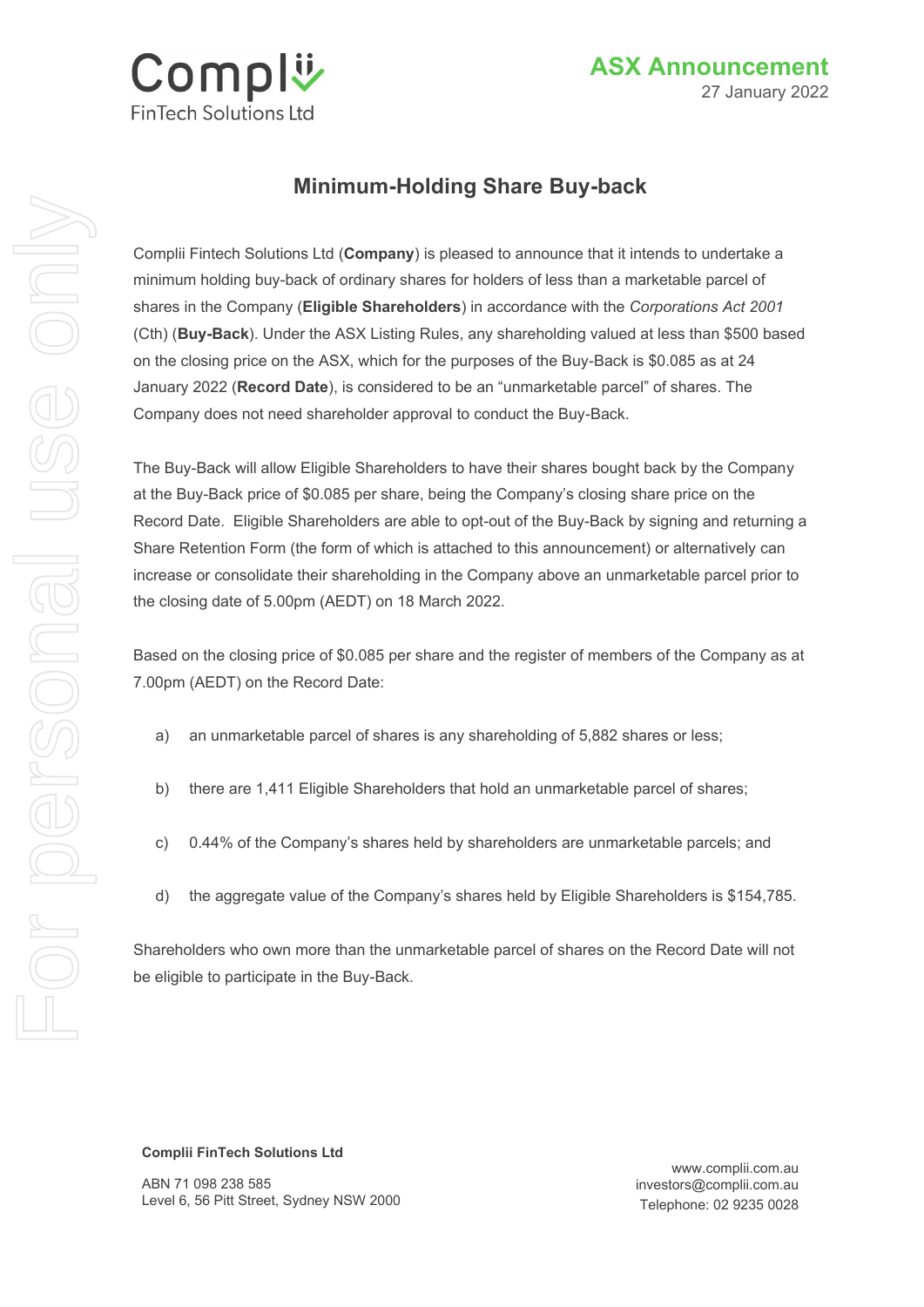

## **Rationale for the Buy-Back**

This Buy-Back will allow the Company to reduce its total issued capital to a more appropriate and effective capital structure. It will also assist in reducing share registry costs and assist Eligible Shareholders who may otherwise face difficulties in selling or disposing their shares.

The Company will pay for all costs related to this Buy-Back including brokerages fees and other expenses (excluding tax consequences from the sale which remain the Eligible Shareholder's responsibility).

#### **Key Dates**

A summary of the key dates in relation to the Buy-Back is as follows:

| Unmarketable parcel Record Date                                                                                                                          | 7.00pm (AEDT) on 24 January 2022 |
|----------------------------------------------------------------------------------------------------------------------------------------------------------|----------------------------------|
| Despatch of letters and Share Retention Forms to<br>Eligible Shareholders                                                                                | 3 February 2022                  |
| Closing date for receipt of Share Retention Form or<br>increase or consolidation of Eligible Shareholders'<br>shareholdings above an unmarketable parcel | 5.00pm (AEDT) on 18 March 2022   |
| Completion of Buy-Back, where payment for the<br>unmarketable parcel made to Eligible Shareholders and<br>shares bought back are cancelled               | 25 March 2022                    |

Subject to the ASX Listing Rules, the Corporations Act 2001 (Cth), and the Company's constitution, the Company reserves the right to vary all or any of the above dates and times, or to change the terms of, cancel or withdraw the Buy-Back.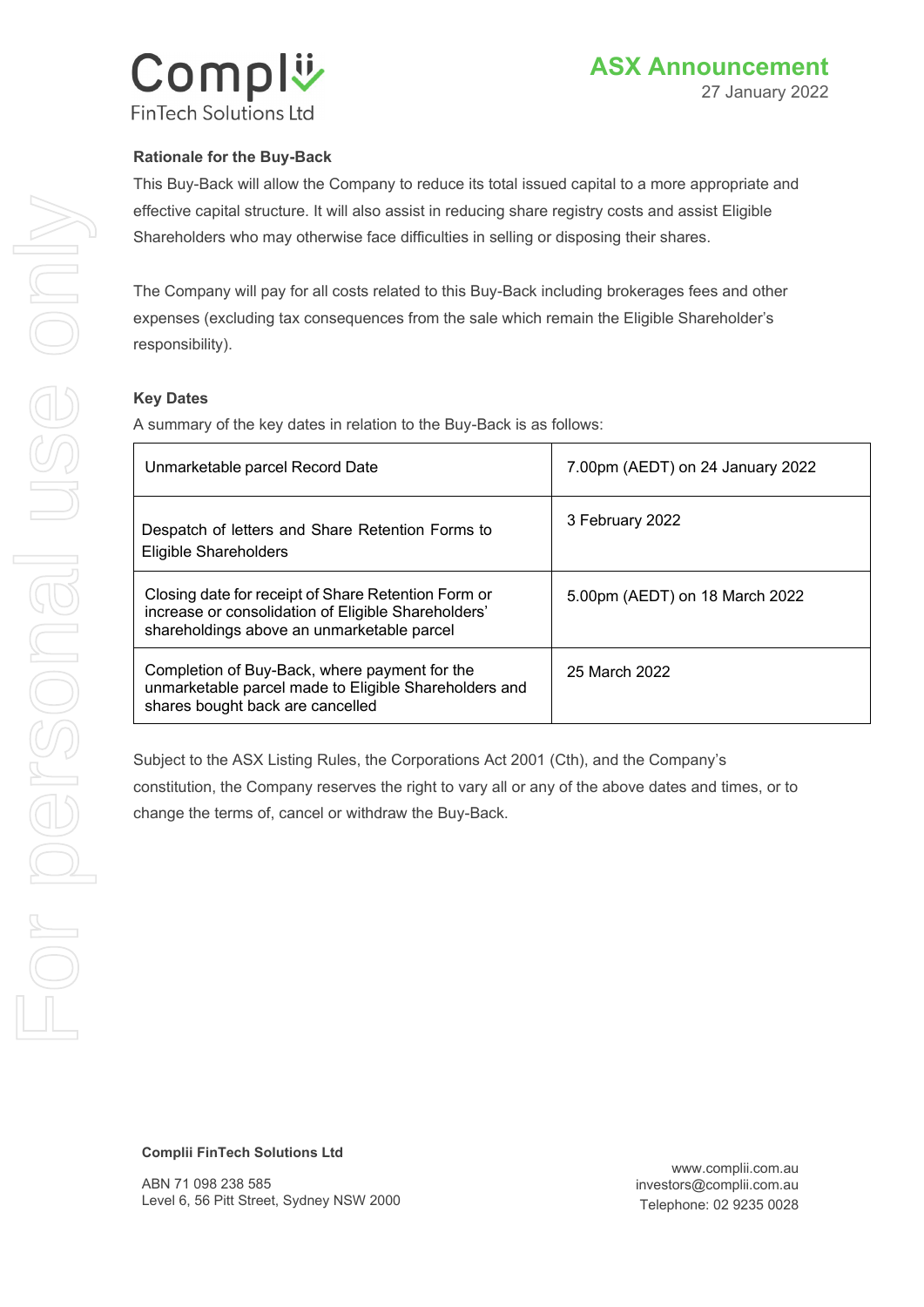

## **Your Action**

If you are an Eligible Shareholder and would like the Company to buy back your unmarketable parcel of shares for \$0.085 per share, you do not need to do anything.

If you are an Eligible Shareholder and do not want the Company to buy back your shares and therefore retain your shares, you should complete, sign and return the Share Retention Form to the Company, or increase or consolidate your shareholding above 5,882 shares, by 5.00pm (AEDT) on 18 March 2022 (**Closing Date**). Eligible Shareholder are advised to allow reasonable time for the Share Retention Form to be received by the Company by the Closing Date.

If your shareholding is bought back, it is anticipated that the proceeds will be forwarded to you on or about 25 March 2022.

This announcement is authorised for release by the Board.

For further information please contact:



**Craig Mason** Executive Chairman

0437 444 881 investors@complii.com.au



**Alison Sarich** Executive Director

(02) 9235 0028 investors@complii.com.au

#### **Complii FinTech Solutions Ltd**

ABN 71 098 238 585 Level 6, 56 Pitt Street, Sydney NSW 2000

www.complii.com.au investors@complii.com.au Telephone: 02 9235 0028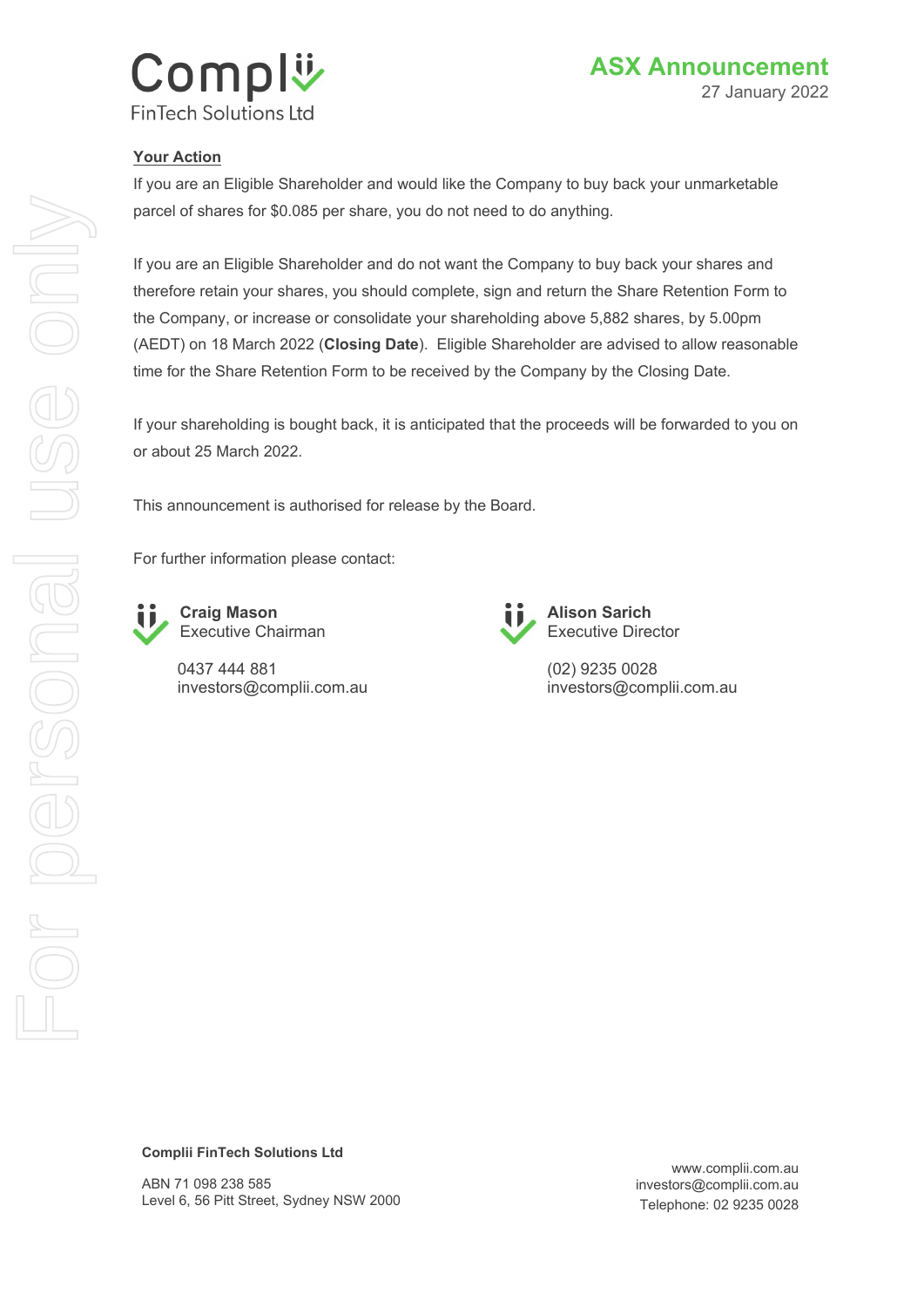

Dear Shareholder,

# **OFFER FROM COMPLII FINTECH SOLUTIONS LTD (COMPANY) TO BUY-BACK UNMARKETABLE PARCELS OF SHARES (OFFER)**

I am writing to inform you that the Company intends to complete a minimum holding share buyback for shareholders holding less than a marketable parcel of shares in the Company, being holdings in the Company valued at less than \$500 (**Unmarketable Parcels**) as at 7.00pm (AEDT) on Monday, 24 January 2022 (**Record Date**).

The Company is undertaking the minimum holding share buy-back (**Buy-Back**) with the intention of reducing the Company's total issued capital to implement a more appropriate and effective capital structure. Furthermore, the directors of the Company (**Directors**) recognise that shareholders holding an Unmarketable Parcel may find it difficult or costly to dispose of their shares on the ASX. In order to allow these shareholders to sell their shares without incurring brokerage fees and other expenses, and to reduce the administrative and registry costs for the Company that are associated with Unmarketable Parcels, the Directors have resolved to undertake the Buy-Back under the terms set out in this Offer, the *Corporations Act 2001* (Cth) (**Corporations Act**), the ASX Listing Rules and the Company's Constitution.

Shares bought-back by the Company under the Buy-Back will be cancelled in accordance with section 257H of the Corporations Act.

Based on the closing price of \$0.085 per share as at the Record Date, an unmarketable parcel is any shareholding of 5,882 shares or less (**Unmarketable Parcel**). Our share registry shows that the number of shares held by you or an entity that is associated with you as at the Record Date is an Unmarketable Parcel. Under the Buy-Back, the Company is offering to buy-back your shares at a price of \$0.085 per share, being the Company's closing share price on the Record Date.

On the basis of the closing price and the register of members of the Company as at the Record Date: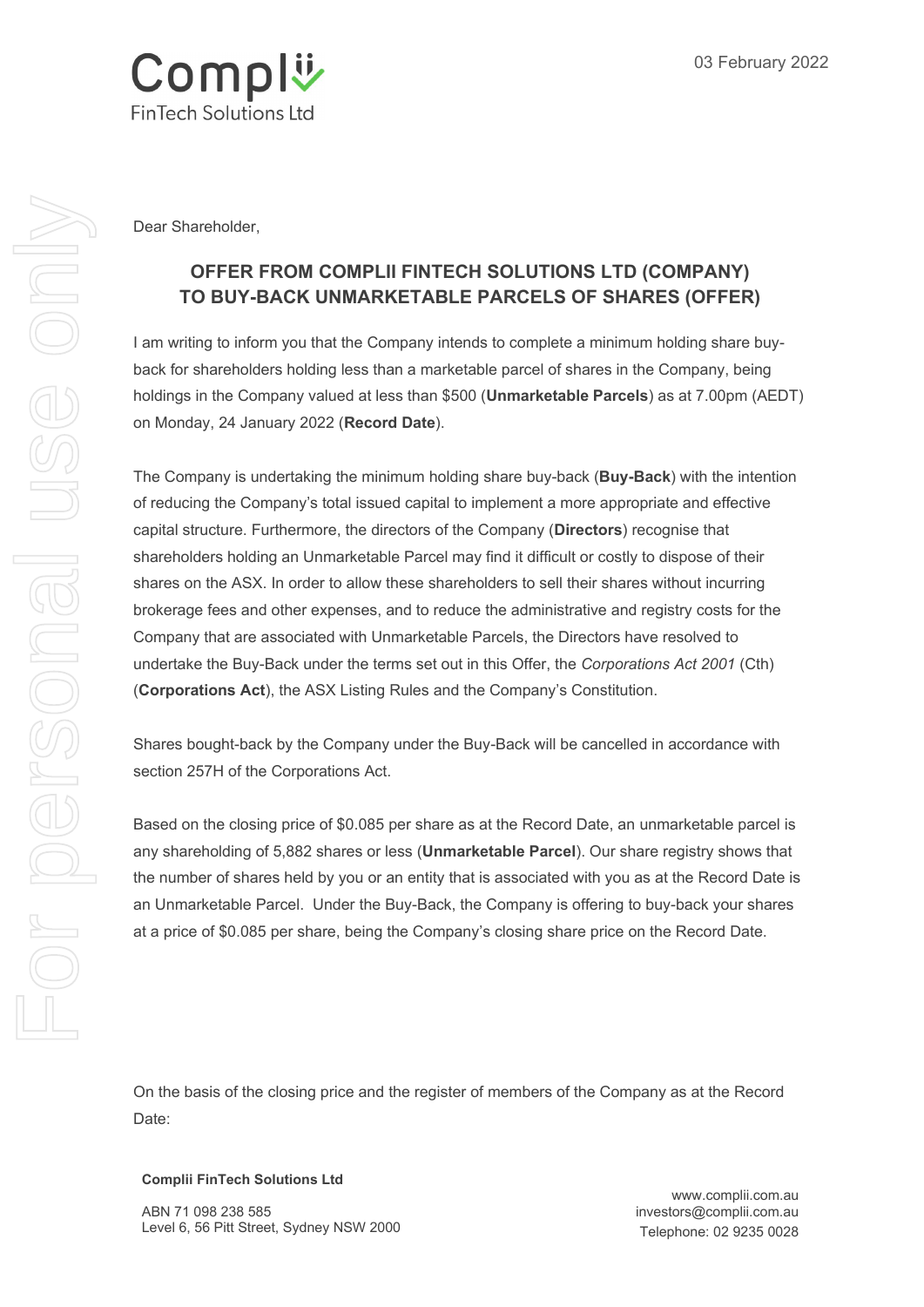

- 1) 1,411 shareholders out of 2,448 shareholders hold an Unmarketable Parcel;
- 2) 0.44% of the Company's shares held by shareholders are Unmarketable Parcels; and
- 3) the aggregate value of shares held by all shareholders of Unmarketable Parcels is \$154,785.

It is important to note that the market price of the Company's shares will change from time to time. The buy-back price under the Buy-Back may be more or less than the actual market price at the time of the Buy-Back and may not be the best price obtainable on the day on which your shares are bought-back. The Company will not buy-back your shares if you wish to retain your shareholding.

Your options under the Offer are as follows:

## **1. Have your Unmarketable Parcel bought-back by the Company**

If you wish to have your shares bought-back under the Buy-Back, you do NOT need to take any action. By refraining from taking any action, you will be deemed to have irrevocably appointed the Company to:

- a. buy-back all of your shares at the Buy-Back price of \$0.085 per share; and
- b. provide you with the proceeds of the Buy-Back as set out in this letter.

# **2. Consolidate your Unmarketable Parcels**

If you have more than one holding on the Company's share register, you may wish to consider contacting the share registry to amalgamate your holdings by 5.00pm (AEDT) on 18 March 2022 (**Closing Date**). This may result in your shareholding no longer being classified as an Unmarketable Parcel.

# **3. Increase your existing holding**

You may choose to acquire additional shares in the Company so that your shareholding increases to above an unmarketable Parcel, being a holding of shares with a market value of at least \$500.00 by 5.00pm (AEDT) on the Closing Date. In this regard you should ensure that the increase of shares must be under the same holding number (SRN or HIN) as set out in the attached Share Retention Form.

## **4. Retain your Unmarketable Parcel**

If you do not wish to have your Unmarketable Parcel bought-back, you may elect to opt out of the Buy-Back by completing and returning the enclosed Share Retention Form to the Company by the Closing Date.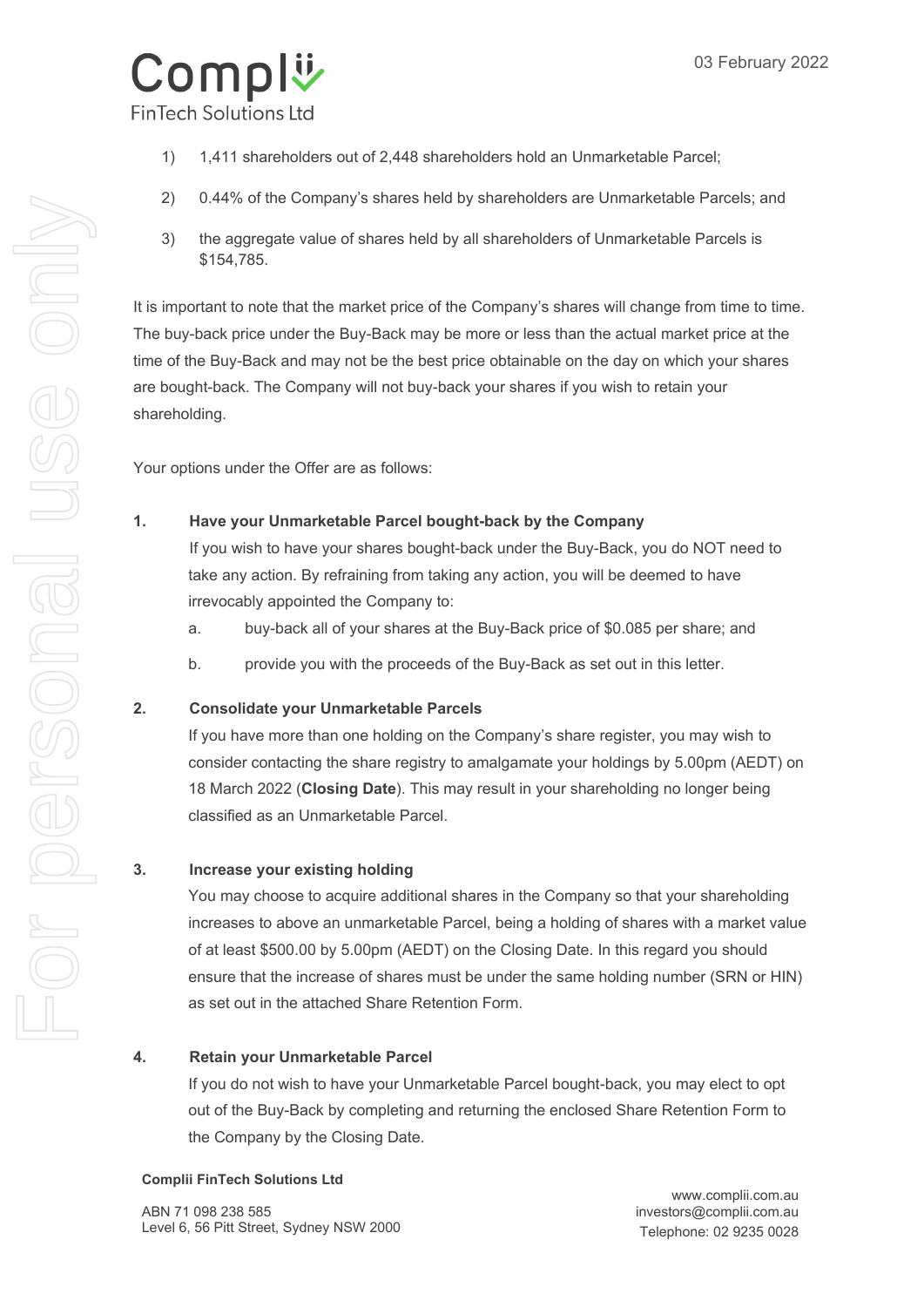

If the Company does not receive your Share Retention Form by the Closing Date, or you have not otherwise consolidated or increased your shareholding set out above by the Closing Date, then your shareholding will be bought-back under the Buy-Back. You are advised to allow reasonable time for the Share Retention Form to be received by the Company. If you hold shares in multiple holdings, some of which are Unmarketable Parcels, then the Company will buy back those Unmarketable Parcels unless a Share Retention Form is received for each holding.

While the Company will pay for all costs associated with this Buy-Back, any taxation consequences arising from your shareholding being bought-back under the Buy-Back will be your responsibility. Please consult your legal, financial or taxation advisor if you require information regarding possible taxation implications of the buy-back of your Unmarketable Parcel under the Offer.

**Enclosed** is an Information Sheet about the Buy-Back. However, the Company makes no recommendation as to whether you should participate in the Offer. You should seek independent professional advice when deciding whether to retain your shares or if you have any questions on how the Buy-Back may affect you.

For and on behalf of the Board.

Yours faithfully,

**Craig Mason**  Executive Chairman

## **INFORMATION SHEET**

#### **1. What is an Unmarketable Parcel?**

Under the ASX Listing Rules, any shareholding valued at less than \$500.00 is considered to be less than a marketable parcel of shares.

#### **Complii FinTech Solutions Ltd**

ABN 71 098 238 585 Level 6, 56 Pitt Street, Sydney NSW 2000

www.complii.com.au investors@complii.com.au Telephone: 02 9235 0028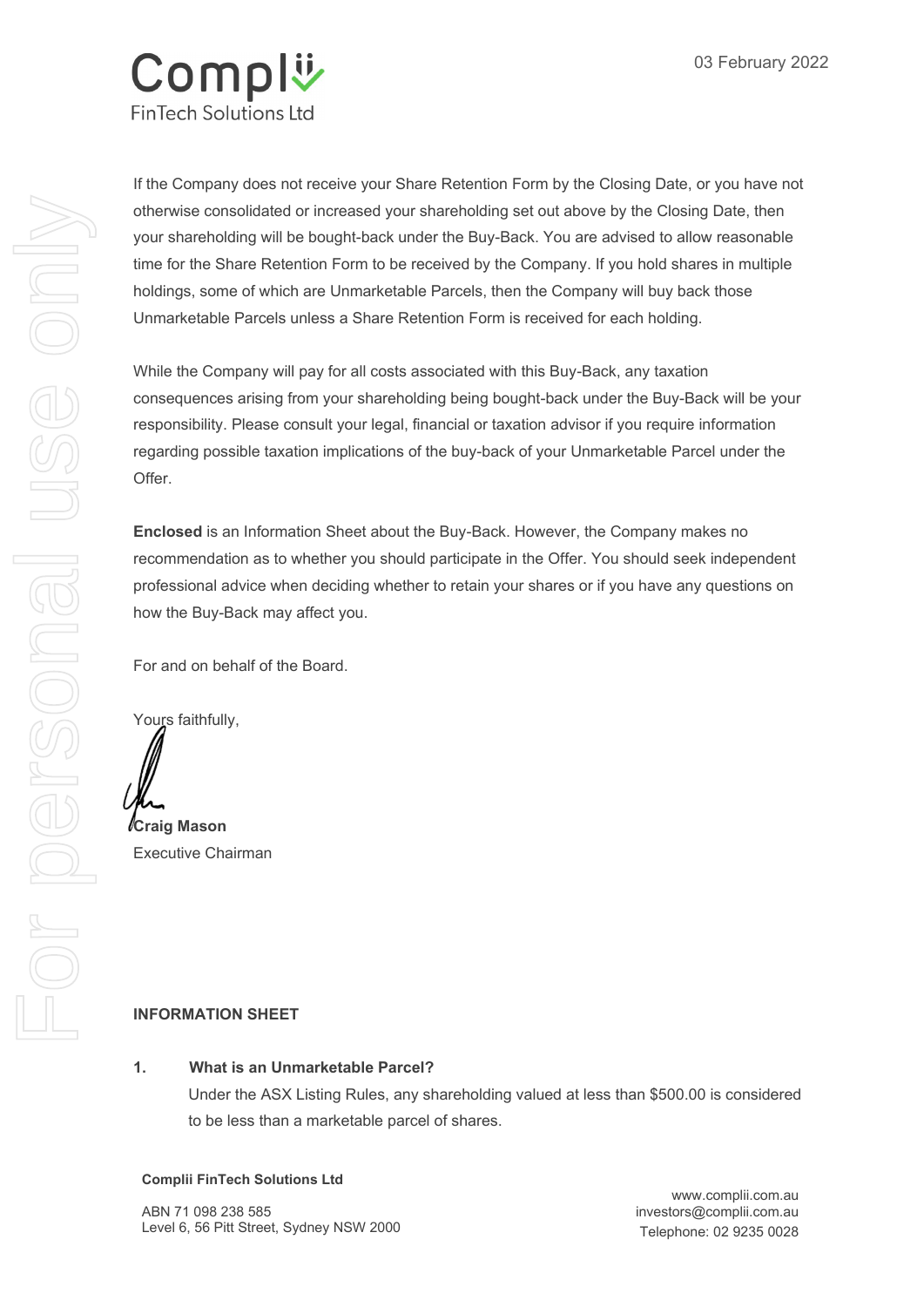

As at 7.00pm (AEDT) on 24 January 2022 (**Record Date**), an unmarketable parcel of the Company's shares is any shareholding of 5,882 shares or less (**Unmarketable Parcel**) based on the price of \$0.085 per share, being the closing price on the Record Date. In aggregate, this represents 1,821,002 shares held by 1,411 affected registered shareholders.

# **2. Why is the Company doing the Buy-Back?**

Shareholders who hold a small number of shares can find it difficult or costly to dispose of their shares while a company is listed on the ASX.

In order to allow these shareholders to have their shares bought-back without incurring brokerage fees and other expenses, the Company has decided to provide shareholders with the opportunity to have their Unmarketable Parcel bought-back. The Buy-Back will also assist the Company to reduce its total issued capital to a more appropriate and effective capital structure and to reduce the disproportionately high administrative costs associated with maintaining Unmarketable Parcels.

## **3. What do I need to do to have my shares bought-back?**

Nothing. Your Unmarketable Parcel will be bought-back under the Buy-Back unless you return a Share Retention Form or increase or consolidate your shareholding by 5.00pm (AEDT) on 18 March 2022 (**Closing Date**).

## **4. How will my shares be bought-back under the Buy-Back?**

Your shares will be bought-back and cancelled by the Company, and therefore removed from trading on the ASX.

## **5. What price will I receive for shares under the Buy-Back?**

If your Unmarketable Parcel is bought-back, you will receive the Buy-Back price of \$0.085 per share.

# **6. Do I need to pay anything to participate in the Buy-Back?**

The Company will pay all costs and expenses arising in connection with the Buy-Back. Any tax consequences from your shareholding being bought-back under the Buy-Back will be your responsibility.

## **7. When will I receive proceeds for the shares bought-back?**

If your shareholding is bought-back, it is anticipated that the proceeds will be forwarded to you on or about 25 March 2022.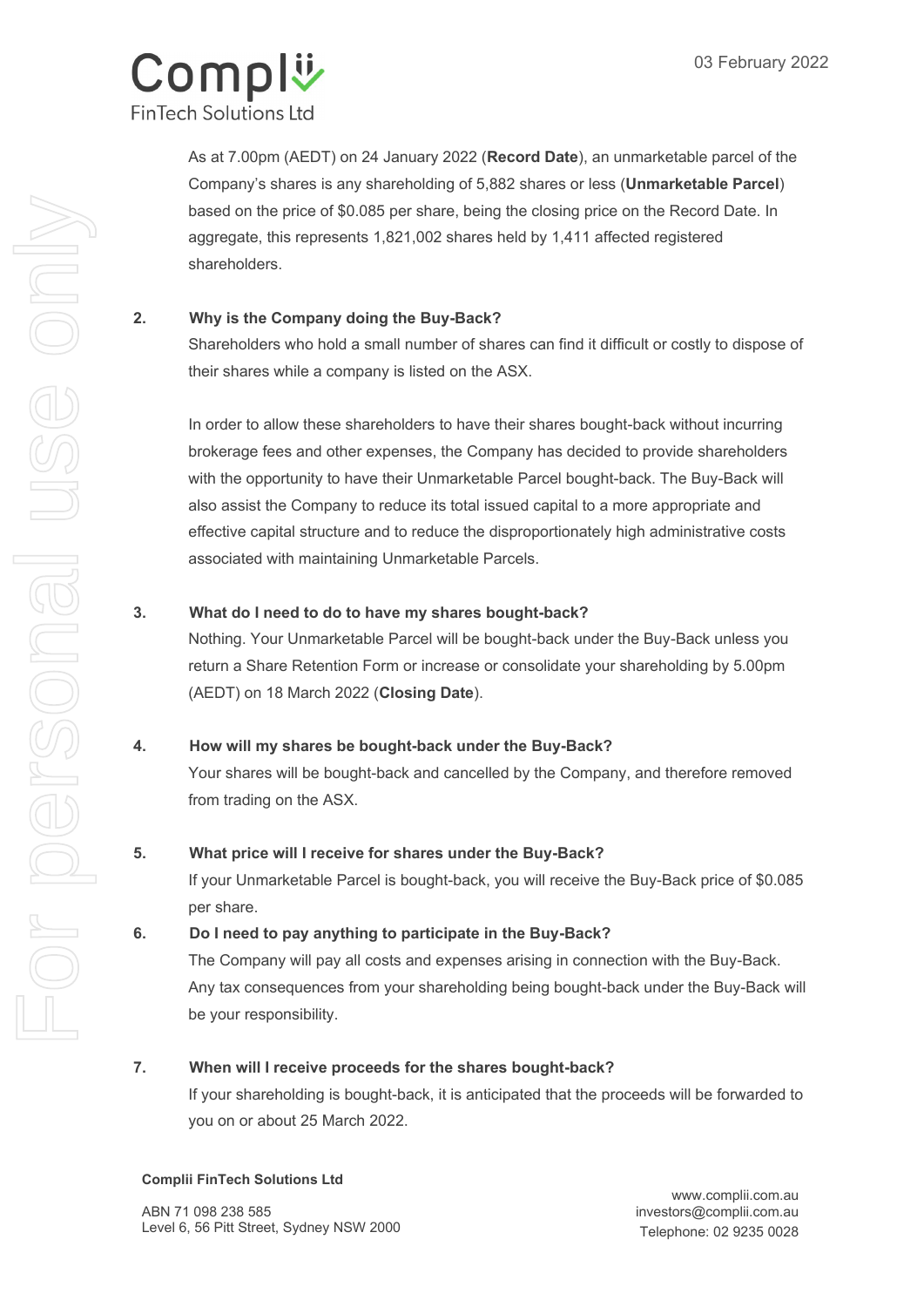

If your direct credit details or address require updating, you can amend your details online through the Company's share registry website https://investor.automic.com.au. Alternatively, you can email *investors@complii.com.au* to arrange to provide your bank details to receive your payment. Payment will be made in Australian Dollars. If you do not your bank details, you will receive a cheque in the mail to the address listed on the retention form.

## **8. What if I do not wish to have my Unmarketable Parcel bought-back?**

If you do not wish to have your Unmarketable Parcel bought-back, you should complete the Share Retention Form and ensure that it is returned so that it is received by the Company by the Closing Date. Alternatively, you can increase or consolidate your shareholdings to above an Unmarketable Parcel (as the case may be).

## **9. If I buy more shares in the Company, will I retain my holding?**

The Company will not buy-back your shares if you increase your holding to above an Unmarketable Parcel, being a holding of shares with a market value of at least \$500.00 based on the ASX closing price of shares in the Company by 5.00pm (AEDT) on the Closing Date. Any additional shares acquired must be registered by the Closing Date, under the same name and address with the same holder number (SRN or HIN) as set out in the accompanying Share Retention Form.

## **10. What if I hold multiple Unmarketable Parcels of shares?**

If you hold multiple Unmarketable Parcels, you must complete and return a Share Retention Form for each Unmarketable Parcel if you wish to retain your shares for that holding.

## **11. What if my holding of shares in the Company is a CHESS holding?**

If your shares remain in a CHESS holding, the Company may move those shares to an issuer sponsored holding and the shares will then be bought-back and cancelled in connection with the Buy-Back.

## **12. Where can I obtain further information?**

If you have any queries regarding the practical operation of the Buy-Back, please contact the Company by email at *investors@complii.com.au* or alternatively by telephone +61 2 9235 0028 during Sydney office hours (9:00 am to 5:00 pm AEDT).

# **13. What are the tax consequences of having my shares bought-back under the Buy- Back?**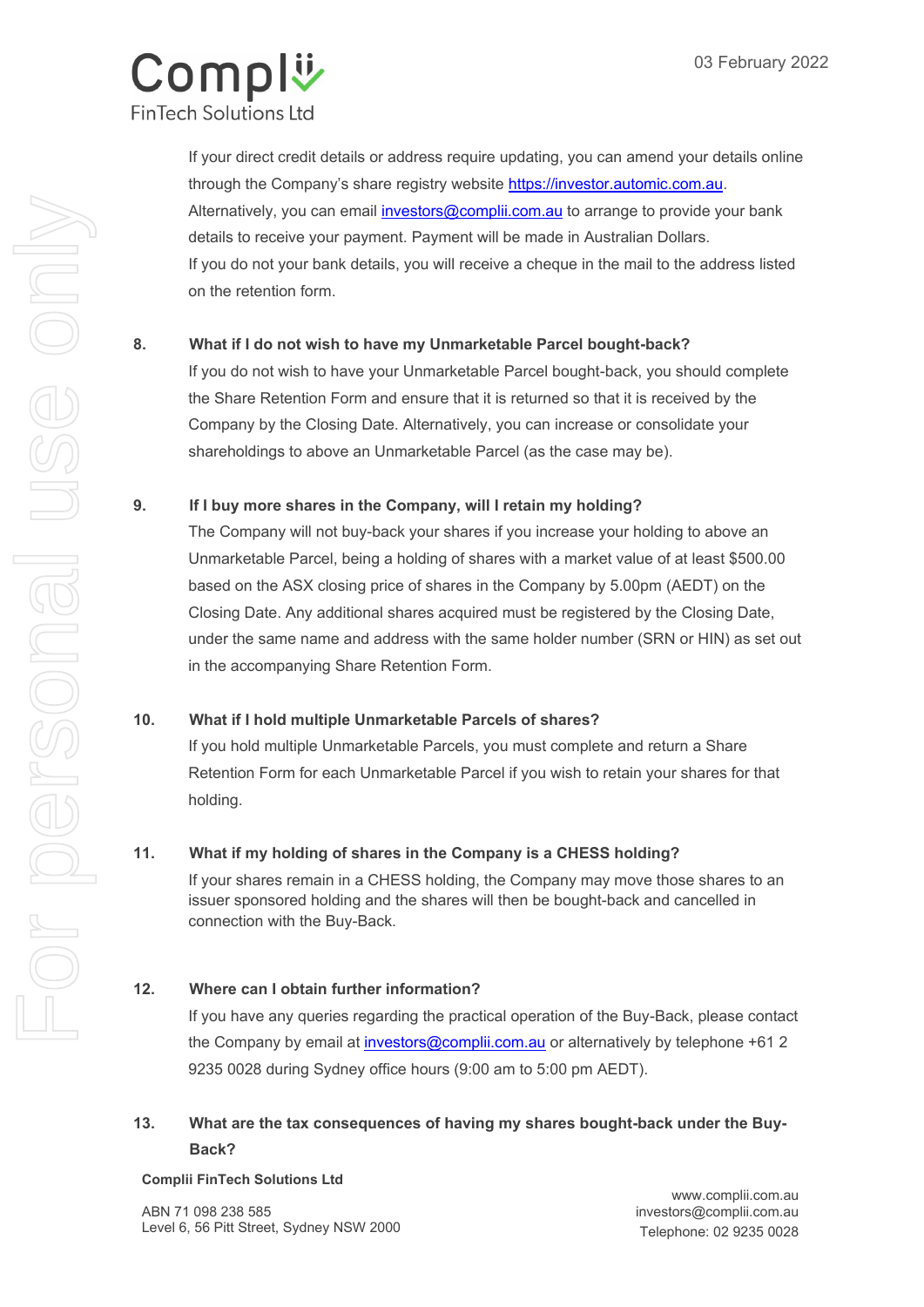

The tax outcomes of participating in the Buy-Back will vary depending on your circumstances.

If you are in the business of trading shares or hold the shares as revenue assets, you may have an assessable gain or loss on sale on revenue account.

However, if this is not the case, it is the Company's view that the proceeds will be entirely treated as return of capital (where no component of the proceeds constitutes a dividend), with the buy-back of shares resulting in a capital gain tax (**GST**) event.

If you are an Australian resident shareholder, you will need to calculate a capital gain or capital loss. Details of the CGT event are required to be disclosed in your 2022 income tax return, regardless of whether you are required to pay tax on the event.

If you are not an Australian resident, you should be entitled to disregard the capital gain or loss for the purposes of calculating your Australian taxable income. You may still have a tax liability in your country of residence.

The above information is broad in nature, and it is strongly recommended that you consult with your taxation professional regarding your circumstances.

## **14. Can I retain some but not all of my shares under the Buy-Back?**

No, you may not retain part of an Unmarketable Parcel under the Buy-Back. If you do not complete and return the Share Retention Form or increase or consolidate your shareholding above an Unmarketable Parcel by the Closing Date, your entire Unmarketable Parcel will be bought-back by the Company.

#### **15. Important notes**

The details on how to complete and return the Share Retention Form are set out in the Share Retention Form. You may return your Share Retention Form to the Company as follows:

By email: investors@complii.com.au

By post: L6, 56 Pitt St, Sydney NSW 2000

In person: (between Sydney office hours of 9.00am – 5.00pm AEDT)

#### **Complii FinTech Solutions Ltd**

ABN 71 098 238 585 Level 6, 56 Pitt Street, Sydney NSW 2000

www.complii.com.au investors@complii.com.au Telephone: 02 9235 0028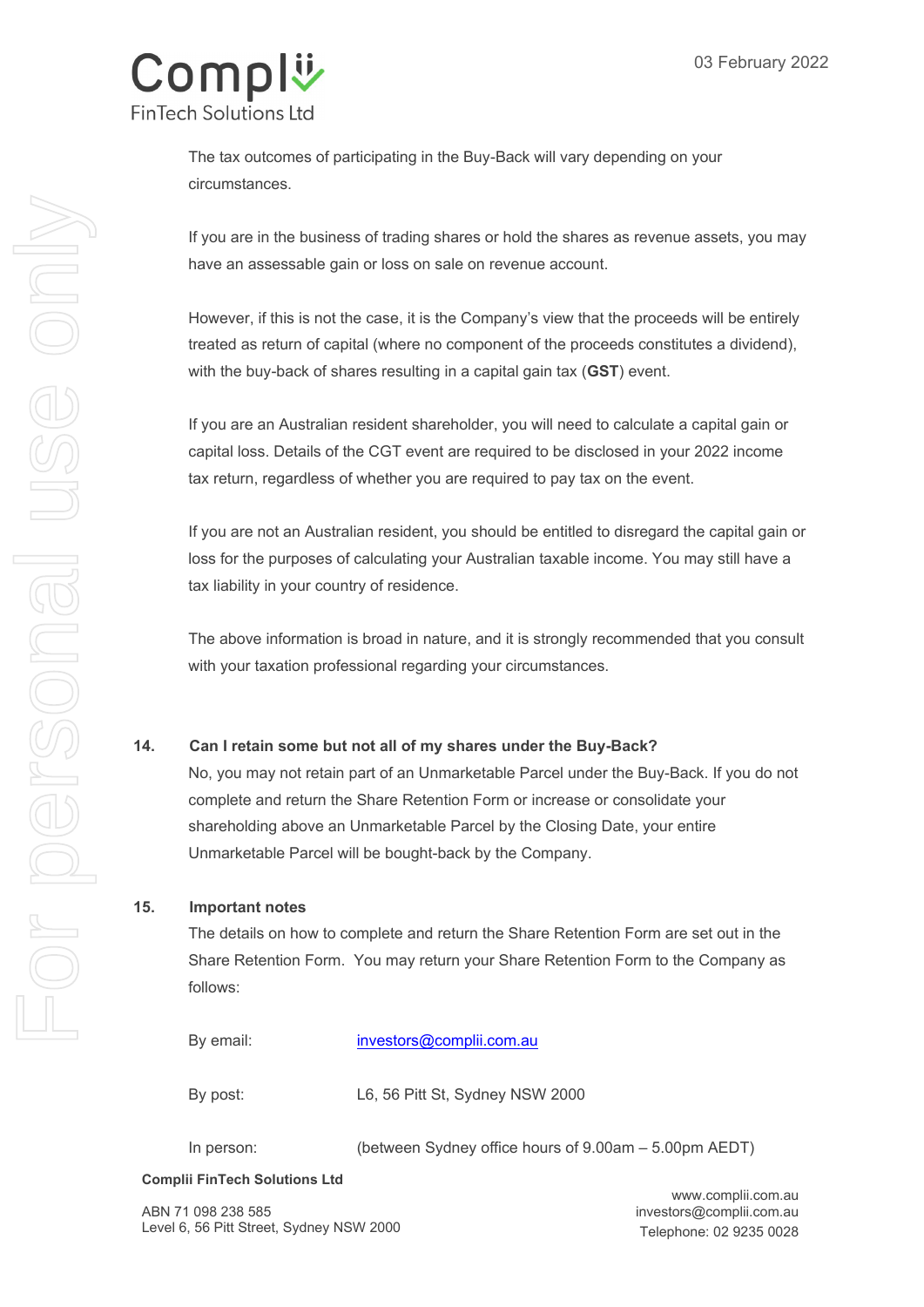

#### L6, 56 Pitt St Sydney NSW 2000

If you are in doubt about what to do, you should consult a financial, legal or taxation adviser. This Information Sheet does not constitute advice, nor is it a recommendation to sell, buy or hold shares in the Company.

The Company reserves its right to change any of the dates referred to in the accompanying letter, this Information Sheet or the Share Retention Form by written notice to the ASX. Before the Closing Date of the Buy-Back, the Company may elect to suspend or terminate an offer under the Buy-Back either generally or in specific cases.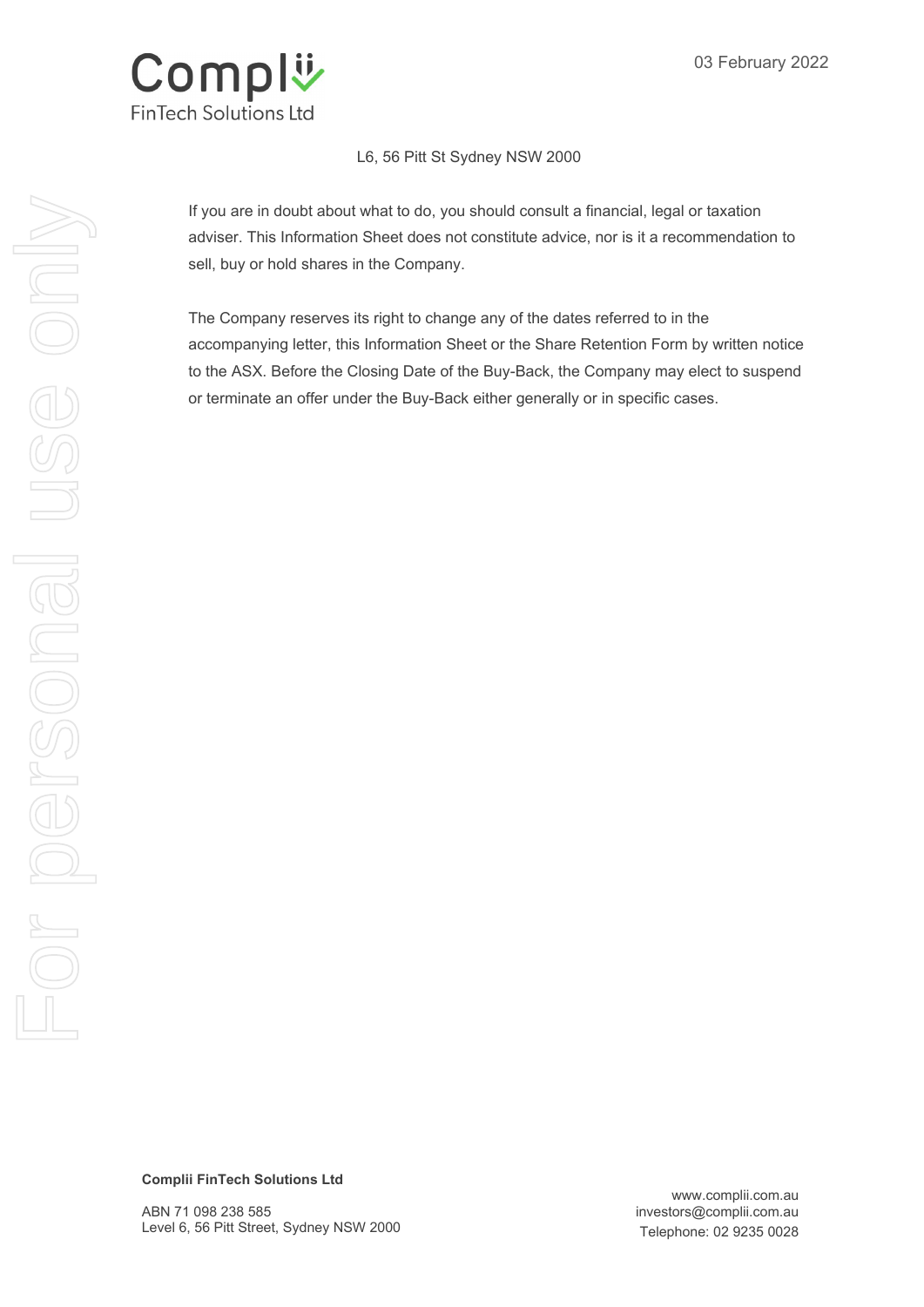

# **Share Retention Form**

Return your Form to the Company:

By email: *investors@complii.com.au* By post: L6, 56 Pitt St, Sydney NSW 2000 By person: L6, 56 Pitt St Sydney NSW 2000

| Number of shares held at 7.00pm<br>(AEDT) on 24 January 2022: |  |
|---------------------------------------------------------------|--|
| <b>ASX Security code:</b> CF1                                 |  |
| <b>Holder Reference (SRN/HIN):</b>                            |  |

# **If you wish to retain your shares, your Form must be received by the Company by 5.00pm (AEDT) on Friday, 18 March 2022**

This is an important document that requires your immediate attention. This document should be read in conjunction with the enclosed shareholder letter. It can only be used in relation to your shareholding represented by the details printed above. If you are in doubt about how to deal with this Form, please contact your financial or other professional adviser.

| Step 1: | PLEASE TICK THE BOX TO INDICATE YOU WISH TO RETAIN YOUR SHARES                                                                                                                                                        |  |
|---------|-----------------------------------------------------------------------------------------------------------------------------------------------------------------------------------------------------------------------|--|
| Step 2: | Provide your contact details:                                                                                                                                                                                         |  |
|         | Telephone number:                                                                                                                                                                                                     |  |
|         | Contact name:                                                                                                                                                                                                         |  |
|         | Email address:                                                                                                                                                                                                        |  |
|         |                                                                                                                                                                                                                       |  |
| Step 3: | Sign and return the Form.                                                                                                                                                                                             |  |
|         | By signing and returning this Form in accordance with the instructions set out overleaf,<br>I/we confirm that I/we understand that my/our SHARES WILL NOT BE BOUGHT BACK<br>under the minimum holding buy-back offer. |  |

I/We authorise you to act in accordance with my/our instructions set out above.

| Individual/securityholder 1                                | <b>Securityholder 2</b> | <b>Securityholder 3</b>    |
|------------------------------------------------------------|-------------------------|----------------------------|
|                                                            |                         |                            |
| Sole Director or Sole Director &<br>Sole Company Secretary | Director                | Director/Company secretary |

#### **Complii FinTech Solutions Ltd**

ABN 71 098 238 585 Level 6, 56 Pitt Street, Sydney NSW 2000